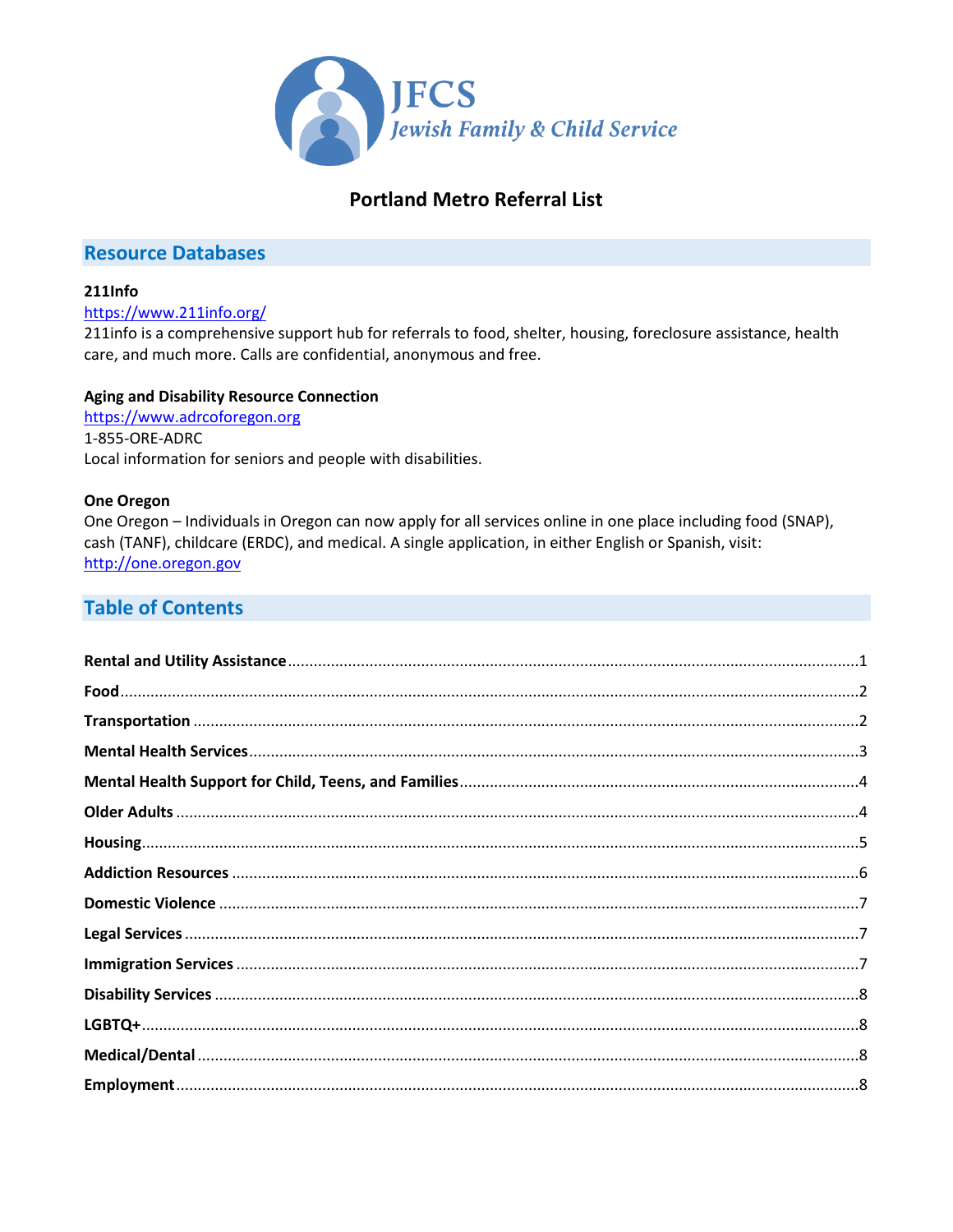## <span id="page-1-0"></span>**Rental and Utility Assistance**

## **Self-Enhancement Inc.**

<https://www.selfenhancement.org/energy> Self-Enhancement Inc. provides energy assistance to qualifying Multnomah County residents.

## **Impact NW**

Energy Assistance: (503) 294-7444 Housing & Rent Assistance: (503) 721-1740 <https://impactnw.org/programs/housing-and-safety-net/energy-assistance/> Impact NW provides Energy and Rent assistance.

#### **Home Forward**

<http://www.homeforward.org/find-a-home/get-help-paying-rent/short-term-help>

Home forward works with local community agencies to provide a range of services — emergency hotel vouchers, rent payment, help with eviction prevention, and help with housing placement — to people who are homeless or at risk of eviction. To be considered, you must earn less than half of the typical income for a family of your size in the Portland area. To apply for short-term rental assistance, just call 2-1-1 (or 503-222-5555 from a cell phone)

## **St. Vincent de Paul**

#### <https://www.svdppdx.org/a150/services/>

Rent/Utility Hotline: (503) 235-8431 (press "2")

St. Vincent de Paul provides financial assistance for rent and utilities, transportation in the form of bus tickets, and emergency food boxes.

## **Oregon Lifeline**

Discounts for qualifying low-income households on phone or internet. If you receive SNAP, SSI, Medicaid, federal housing assistance, or certain other forms of assistance you may be eligible. Call 1-800-848-4442 or visit the website https://www.oregon.gov/puc/pages/oregon-lifeline.aspx?utm\_source=PUC&utm\_medium=egov [redirect&utm\\_campaign=http%3A//www.lifeline.oregon.gov/](https://www.oregon.gov/puc/pages/oregon-lifeline.aspx?utm_source=PUC&utm_medium=egov_%20redirect&utm_campaign=http%3A//www.lifeline.oregon.gov/)

## **NAYA**

#### <https://nayapdx.org/services/critical-services/energy-services/>

NAYA's Energy Assistance program serves all people living in Multnomah County who qualify for low-income energy assistance. You can make a phone appointment with an energy assistance specialist via the form on their webpage above.

## **IRCO**

#### [info@irco.org](mailto:info@irco.org)

Pacific Islander and Asian Family Center Rental Assistance Hotline: (503) 234-2048 Pacific Islander and Asian Family Center Energy Assistance Hotline: (503) 235-4932

Africa House Rental Assistance: (503) 802-0082

Africa House Energy Line: (503) 234-1959

IRCO offers both energy and housing resources available for immigrant, refugee, and mainstream populations in many languages. Housing resources may currently only be available to Multnomah residents seeking housing who are currently homeless or in temporary housing situations.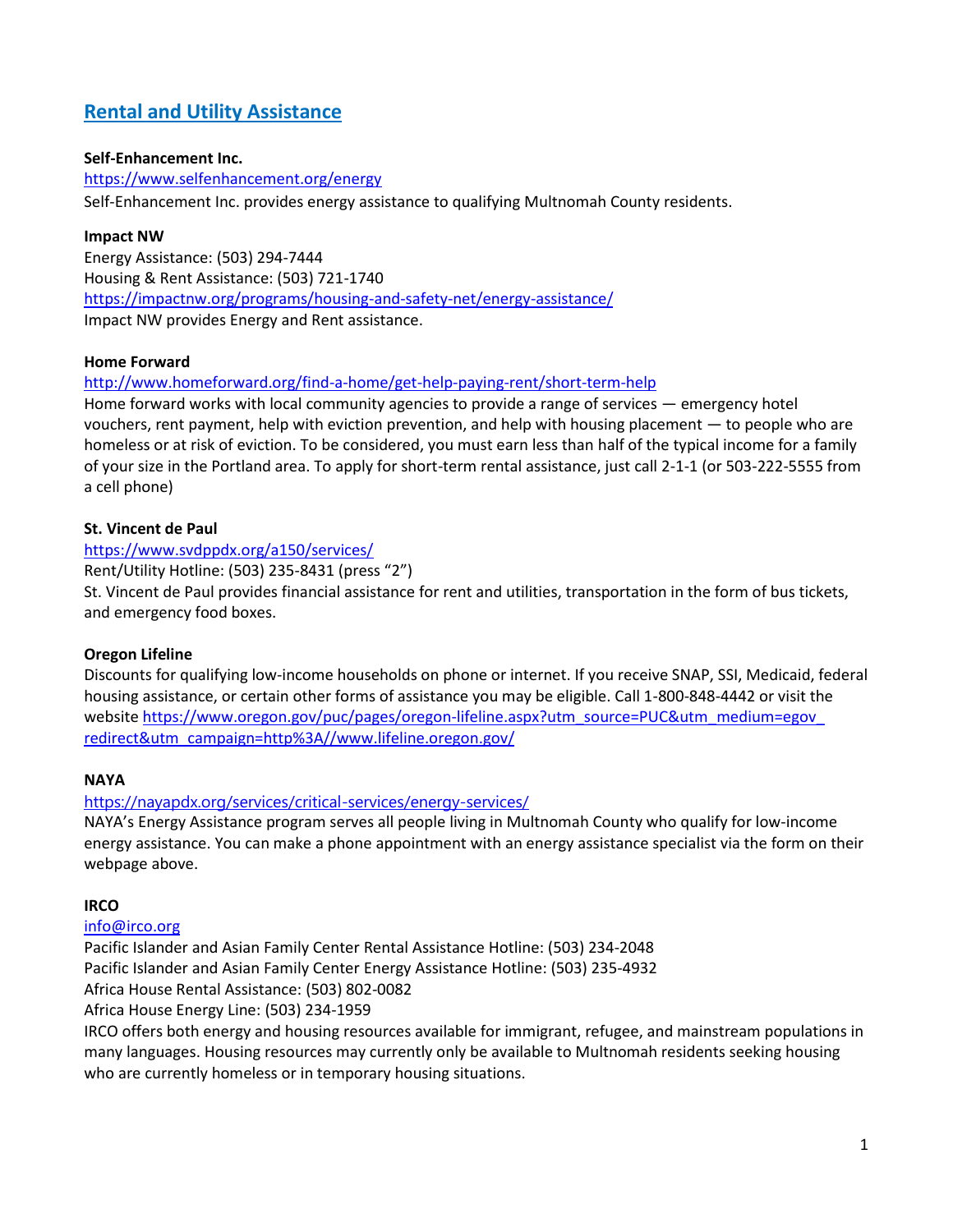#### **T-MOBILE**

<https://www.t-mobile.com/business/education/project-10-million>

Project 10 Million is a new program that will provide free 100GB of data for 5 years and a free mobile hotspot to families with a student enrolled in the National School Lunch Program.

## <span id="page-2-0"></span>**Food**

## **Oregon Food Bank Food Finder**

<https://foodfinder.oregonfoodbank.org/> The Oregon Food Bank's Food Finder map shows food pantries and pick-up locations across Oregon

## **Meals on Wheels**

<https://www.mowp.org/what-we-do/online-meal-request/>

(503) 736-6325

Meals on Wheels delivers meals to seniors over 60; call or submit an online meal request to sign up. There are also dining centers across the Portland area that can be found on this map: [https://www.mowp.org/what-we](https://www.mowp.org/what-we-do/dining-centers/)[do/dining-centers/](https://www.mowp.org/what-we-do/dining-centers/)

## **Sunshine Division**

## <https://sunshinedivision.org/>

#### (503) 823-2102

Sunshine Division's food pantries have temporarily moved to providing emergency food boxes, available for pick-up or delivery. There are two locations in Portland, on N Thompson St and SE Start St. Please see the website for each location's hours or to request delivery.

## **Clackamas Service Center Food Box Delivery**

#### <https://www.cscoregon.org/groceries>

Free food box deliveries are available to the following zip codes: 97015, 97027, 97045, 97086, 97202, 97206, 97214, 97215, 97216, 97222, 97266, and 97267. To request a free grocery delivery, use their online form or call (503) 771-7914 between 9am and 5pm Monday-Friday. If no one answers, leave a voicemail with your name and phone number.

## <span id="page-2-1"></span>**Transportation**

## **Transportation Reaching People**

#### 503-655-8208

Transportation Reaching People (TRP) offers a shared ride service for Clackamas County residents who are 60+ or have a disability. Rides are given free of charge to medical appointments, grocery shopping and other essential errands. Unassisted, door to door service is provided by volunteer drivers using their private vehicle.

## **Ride to Care**

503-416-3955 or toll-free 855-321-4899 8 a.m. to 5 p.m. Monday through Friday

Ride to Care provides non-emergent (not for an emergency) medical transportation or NEMT at no cost to the member. It is a benefit for eligible Health Share of Oregon members in Clackamas, Multnomah and Washington Counties. The trips get you to health care visits that Health Share pays through the Oregon Health Plan (OHP)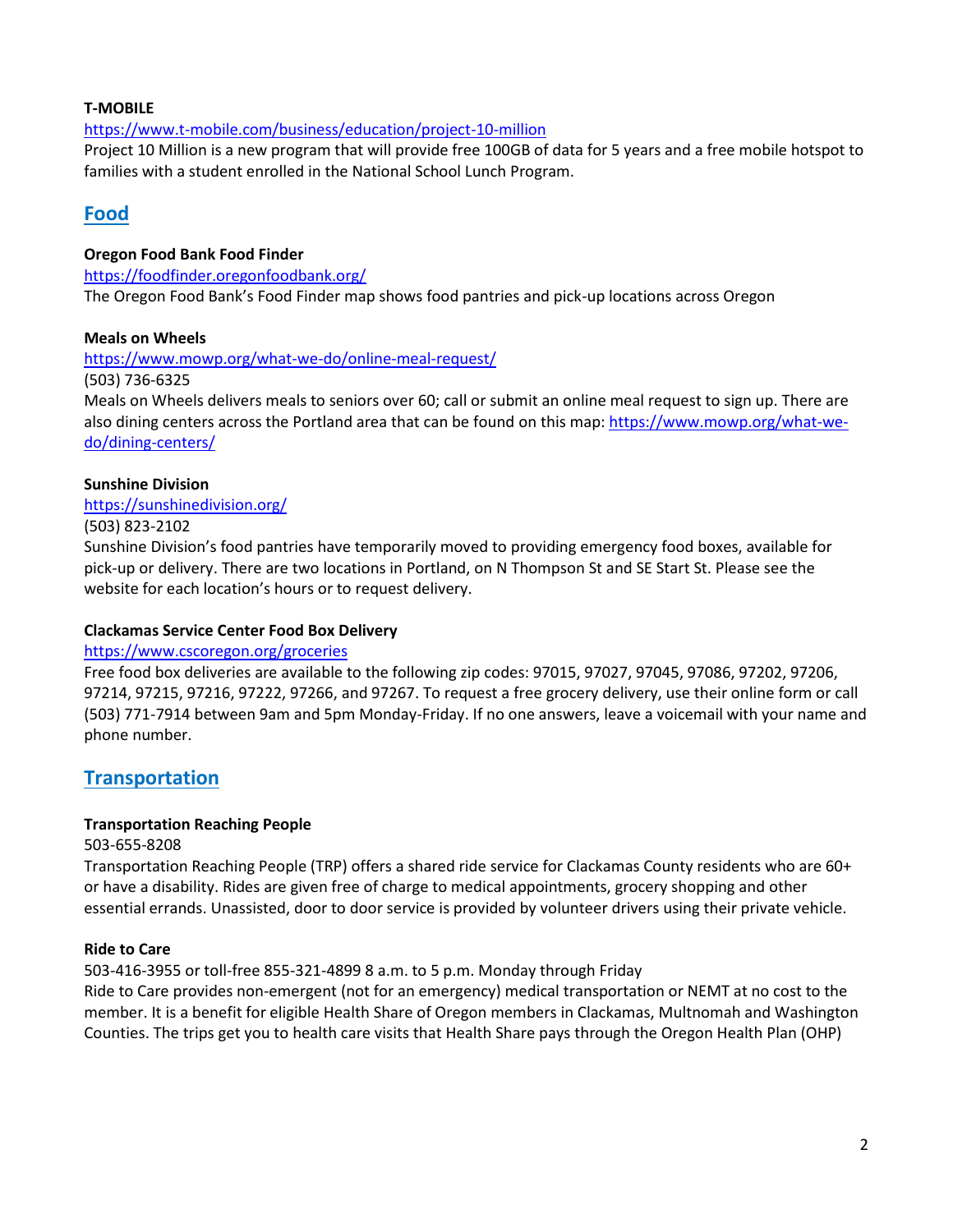## **TriMet LIFT**

### <https://trimet.org/lift/index.htm>

### (503) 962-8000

Trimet LIFT provides shared-ride services for people who are unable to use regular buses and trains due to a disability or disabling health condition.

## **Ride Connection**

## <https://rideconnection.org/>

(503) 226-0700 TTY: 711 Monday-Friday 7:30am to 5:00pm to request a ride.

Ride Connection serves older adults and people with disabilities. They provide transportation support services to people in the Portland metro region and Washington County.

## <span id="page-3-0"></span>**Mental Health Services**

## **Mental Health Crisis Lines (24/7):**

**Multnomah County Crisis Line**: (503) 988-4888 **Washington County Crisis Line**: (503) 291-9111 **Clackamas County Crisis Line**: (503) 655-8585 **Clackamas County Non-emergency line**: (503) 742-5335 **SW Washington Crisis Line**: (800) 626-8137 or TTY (866) 835-2755

## **Jewish Family and Child Service**

<https://jfcs-portland.org/services/counseling/>

#### (503) 226-7079

JFCS offers mental health services for adults. JFCS clinicians take insurance as well as see clients on a sliding scale.

### **Cascadia Behavioral Health**

#### <https://cascadiabhc.org/>

Make an appointment or referral: (503) 674-7777

Cascadia provides mental health services for adults, families, and children. Receive immediate, in-person care for a behavioral health crisis at Cascadia Behavioral Healthcare Urgent Walk-In Clinic located at 4212 SE Division St, Portland, OR 97206. Serves anyone at no cost.

#### **Project Respond**

#### 503-988-4888

Mobile crisis services are available if you can't get to the urgent walk-in clinic, or are trying to get help for someone else.

#### **Providence Behavioral Health**

(503)574-9235 Inpatient Psychiatric Triage Services available 24/7.

## **Multnomah County Health Clinics**

(503) 988-5558

#### <www.multco.us/health/primary-care-clinics>

Multnomah County provides low-cost family health care at seven locations. Provides care to all Multnomah County residents, including those who are low-income and uninsured.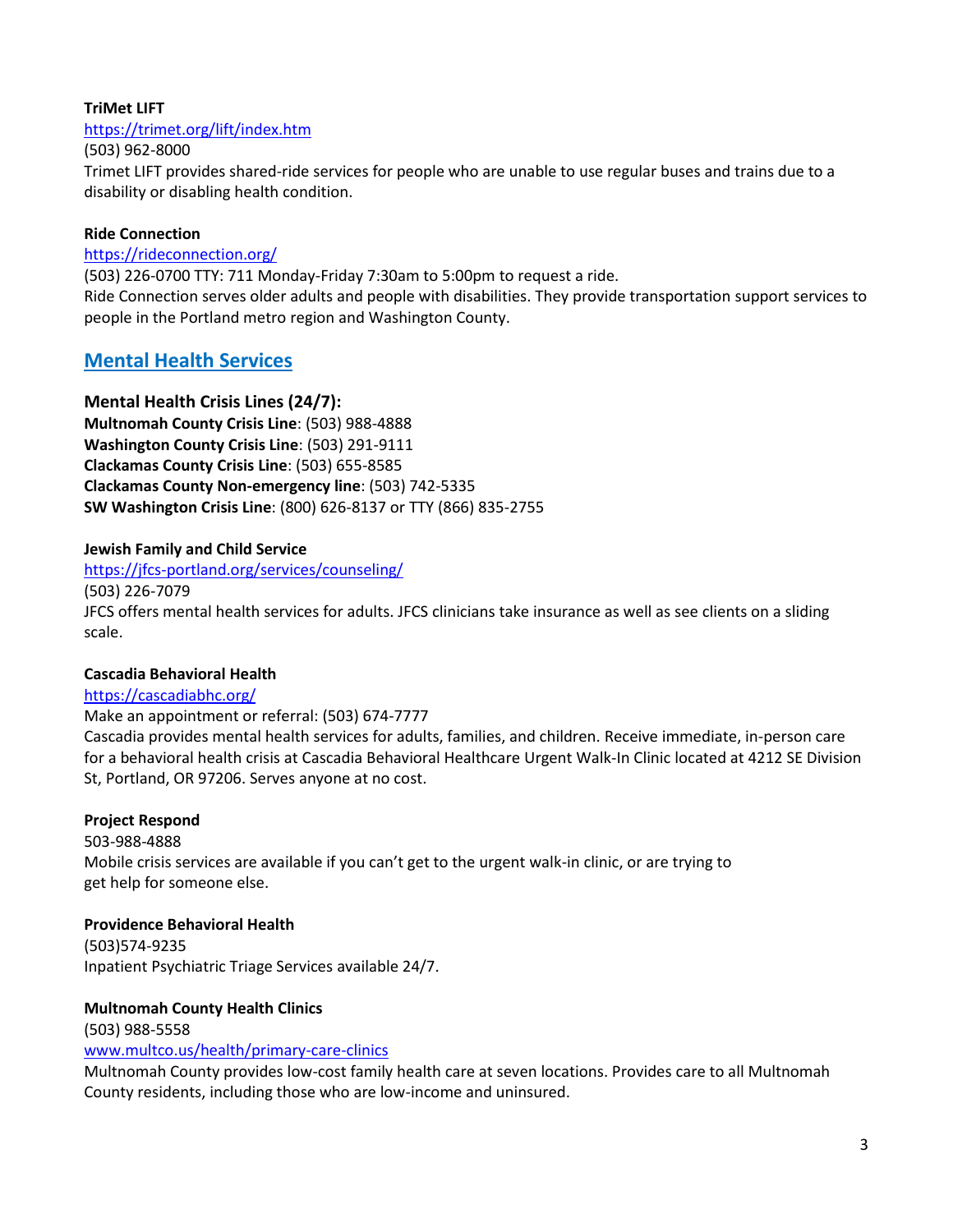#### **Lifeworks NW**

#### <https://www.lifeworksnw.org/contact-us/>

For more information or to schedule an appointment: call (503) 645-9010 or email [intake@lifeworksnw.org](mailto:intake@lifeworksnw.org) Multiple locations across Multnomah, Clackamas, and Washington counties. Lifeworks NW provides mental health services for adults, families, and children.

#### **Unity Center for Behavioral Health**

#### <https://www.unityhealthcenter.org/>

Access Information and Referral Team at 503-944-8009

Unity provides 24-hour behavioral health and mental health services to the greater Portland Metro area. They provide immediate psychiatric care, crisis stabilization and intervention, family and peer support, and more.

#### **NAMI Oregon Helpline**

Call (503) 230-8009 or (800) 343-6264, or email [namioregon@namior.org](mailto:namioregon@namior.org) NAMI's Oregon Helpline provides callers with mental health resources and information across the state.

#### **Culturally Specific Behavioral Health Resources**

<https://www.multco.us/behavioral-health/culturally-specific-behavioral-health-resources> Multnomah County's directory of culturally specific mental health, addiction treatment, and domestic violence services.

## <span id="page-4-0"></span>**Mental Health Support for Child, Teens, and Families**

#### **Albertina Kerr**

<https://www.albertinakerr.org/childrens-mental-health/>

(503) 408-4705

Albertina Kerr provides mental health services for children, teens, and their families, including short-term crisis stabilization, as well as clinic- and community-based outpatient care.

#### **Morrison Child & Family Services**

[www.morrisonkids.org](http://www.morrisonkids.org/)

(503) 258-4381

Morrison Child & Family Services provide a comprehensive continuum of mental health, substance abuse and prevention and education services for youth, from birth through age 21.

#### **Outside In**

<https://outsidein.org/young-adult-services/>

(503) 535-3800 or email [info@outsidein.org](mailto:info@outsidein.org)

Outside In's young adult services provide support to youth and young adults age 16-24 with an emphasis on those experiencing homelessness. Their services include housing, education, counseling, healthy meals, health care, and more.

## <span id="page-4-1"></span>**Older Adults**

## **Multnomah County Aging and Disability Resource Connection**

<https://multco.us/ads> (503) 988-3646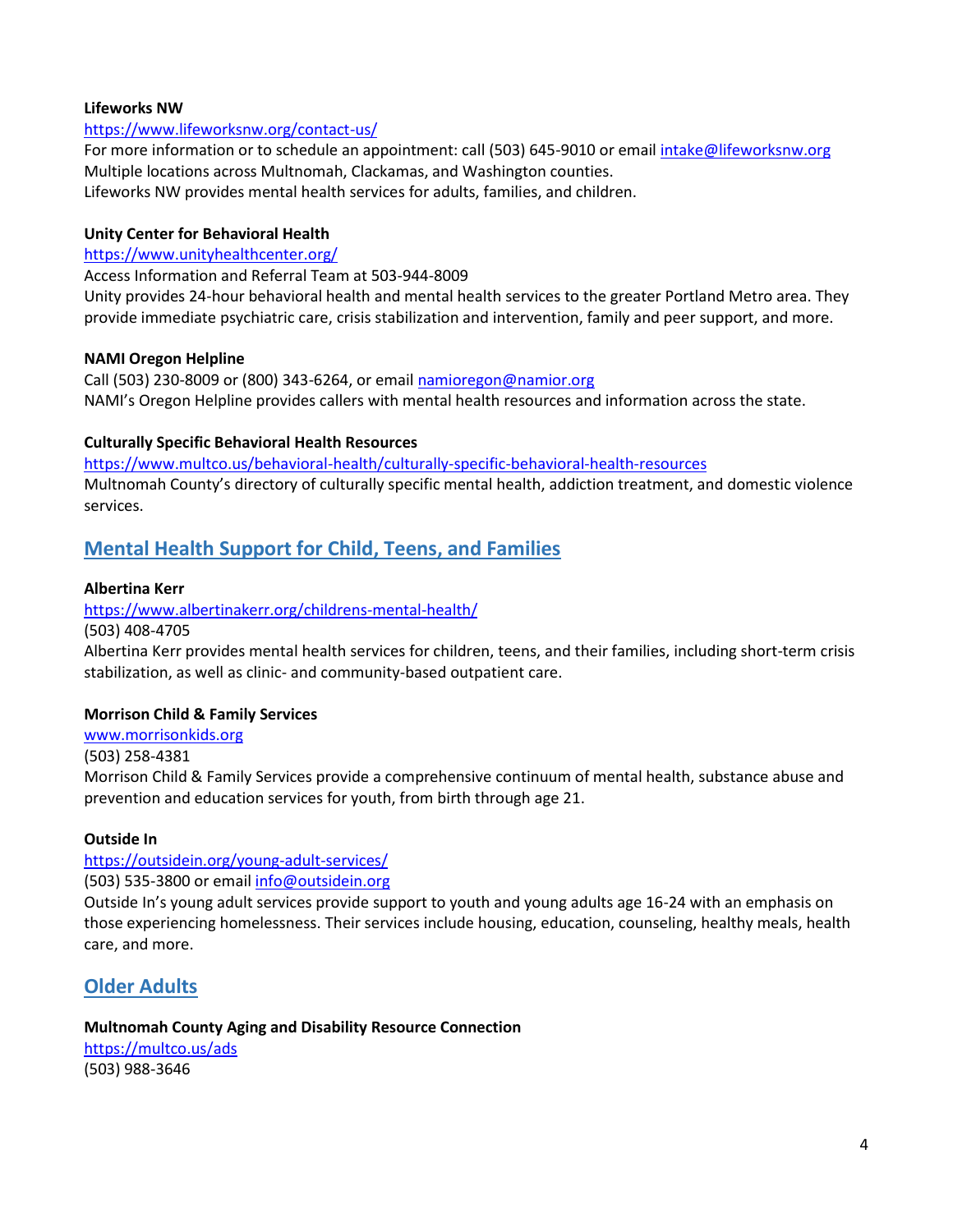Multnomah County ADRC provides 24-hour information and assistance to older adults, people with disabilities, and caregivers. The ADRC can assist with enrolling in government programs, investigating possible abuse, locating adult care homes, and more.

## **Clackamas County Aging and Disability Resource Connection**

<https://www.clackamas.us/socialservices/crc.html>

(503) 650-5622

Clackamas County ADRC provides information and resources about long-term supports and services in the community, including information about in-home care, long-term, care planning, arranging home delivered meals, and more.

## **Washington County Disability, Aging and Veterans Services**

<https://www.co.washington.or.us/HHS/DAVS/>

(855) 673-2372

Washington County DAVS provides programs and services to maintain and enhance the quality of life to assure that basic needs are met for Washington County seniors, veterans and people with disabilities.

## **Clark County: Area Agency on Aging and Disabilities of Southwest Washington**

<https://www.helpingelders.org/>

Vancouver: (888) 637-6060

Kelso: (800) 682-2406

The Area Agency on Aging and Disabilities provides information and assistance, support to family caregivers, health and wellness education, and more.

## **Oregon Care Partners**

<https://oregoncarepartners.com/>

Oregon Care Partners provides education for family and professional caregivers.

## **Office of the Long-Term Care Ombudsman (Oregon)**

<http://www.oltco.org/oltco/>

The mission of this agency is to protect individual rights, promote independence, and ensure quality of life for Oregonians living in long-term care and residential facilities and for Oregonians with decisional limitations.

## <span id="page-5-0"></span>**Housing**

## **211info**

<https://www.211info.org/housing>

Call 211 or (866) 698-6155 or email [help@211nfo.org](mailto:help@211nfo.org)

211 provides coordinated entry, a process developed to ensure all people experiencing a housing crisis have fair and equal access to housing resources. The provide assessment services for homeless families in Multnomah County.

#### **NAMI**

<https://namior.org/search-for-resources/> Housing resources for Portland and all of Oregon.

**Human Solutions** <https://humansolutions.org/> (503) 548-0200 Human Solutions supports families in finding permanent, affordable housing.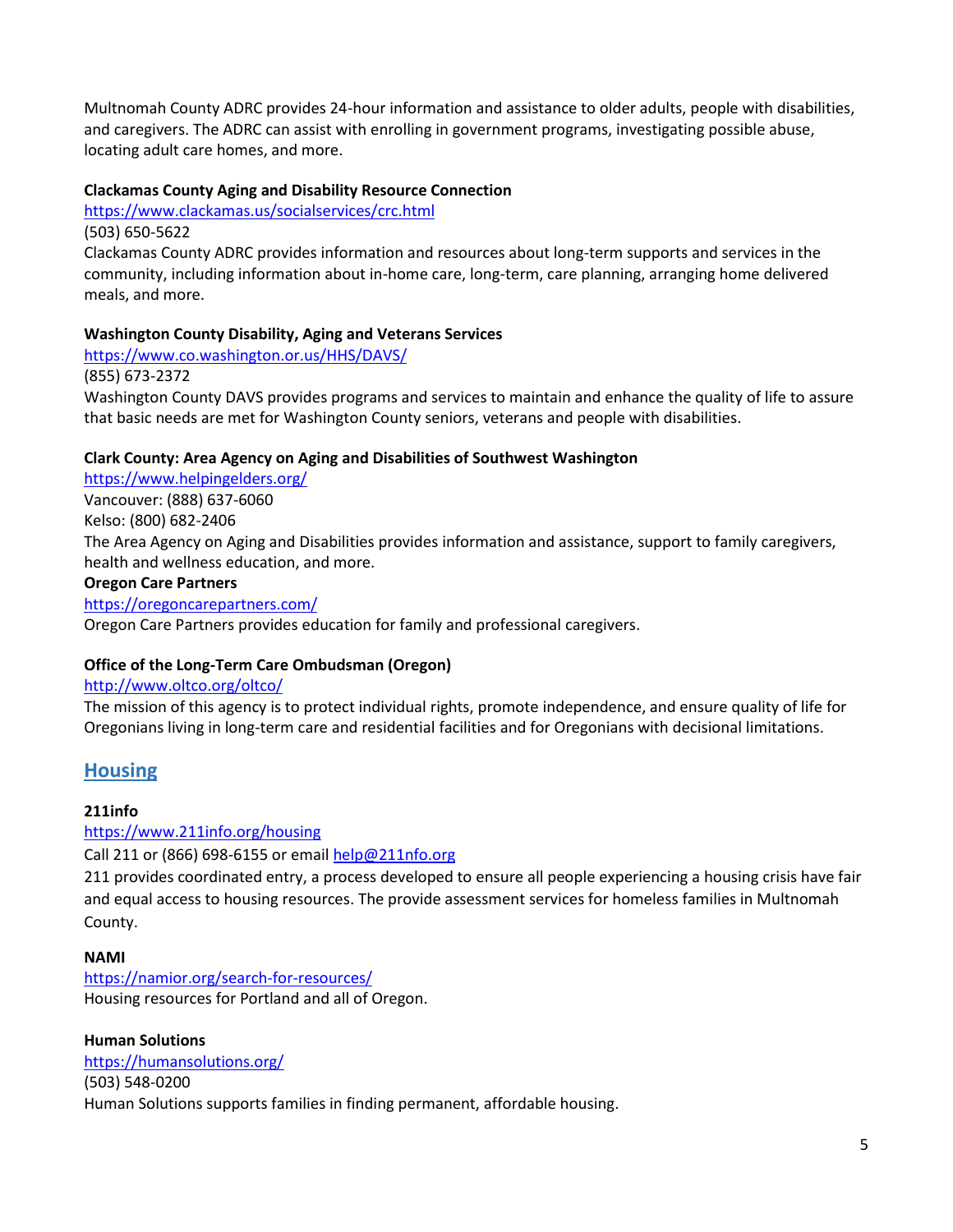#### **Home Forward**

<http://www.homeforward.org/find-a-home/get-help-paying-rent/short-term-help>

Home forward works with local community agencies to provide a range of services — emergency hotel vouchers, rent payment, help with eviction prevention, and help with housing placement — to people who are homeless or at risk of eviction. To be considered, you must earn less than half of the typical income for a family of your size in the Portland area. To apply for short-term rental assistance, just call 2-1-1 (or 503-222-5555 from a cell phone)

### **Northwest Pilot Project**

<https://www.nwpilotproject.org/>

(503) 227-5605

NW Pilot Project helps connect low-income and very low-income seniors (55 and over) to permanent, affordable housing.

## **Community Alliance of Tenants**

#### <https://www.oregoncat.org/>

Renters Rights Hotline: 503-288-0130, open Mondays, Wednesdays, Fridays, and Saturdays 1-5 pm, and Tuesdays 6-8 pm

Formed in 1996, the Community Alliance of Tenants (CAT) is Oregon's only statewide, grassroots, tenantcontrolled, tenant-rights organization. CAT educates, organizes and develops the leadership of low-income tenants. The Renters' Rights Hotline gives tenants detailed information about their rights and practical suggestions to help protect those rights.

#### **Homeless Shelter Directory**

<https://www.homelessshelterdirectory.org/oregon.html>

## **Portland Shelter List**

<span id="page-6-0"></span><https://www.shelterlist.com/city/or-portland>

## **Addiction Resources**

## **Multnomah County Behavioral Health - Addiction Treatment**

<https://www.multco.us/behavioral-health/treatment> (503) 988-4888 Multnomah County Behavioral Health provides addiction treatment for youth and adults, as well as detoxification.

#### **Portland Area Intergroup of Alcoholics Anonymous**

<https://www.pdxaa.org/> 24-hour Portland AA Hotline: (503) 223-8569 Portland area Alcoholics Anonymous groups, both in-person and online.

#### **Portland Area Narcotics Anonymous**

<https://www.portlandna.com/> Portland NA Hotline: (503) 345-9839 Portland area Narcotics Anonymous groups, both in-person and online.

## **Lines for Life Alcohol & Drug Helpline**

<https://www.linesforlife.org/get-help-now/>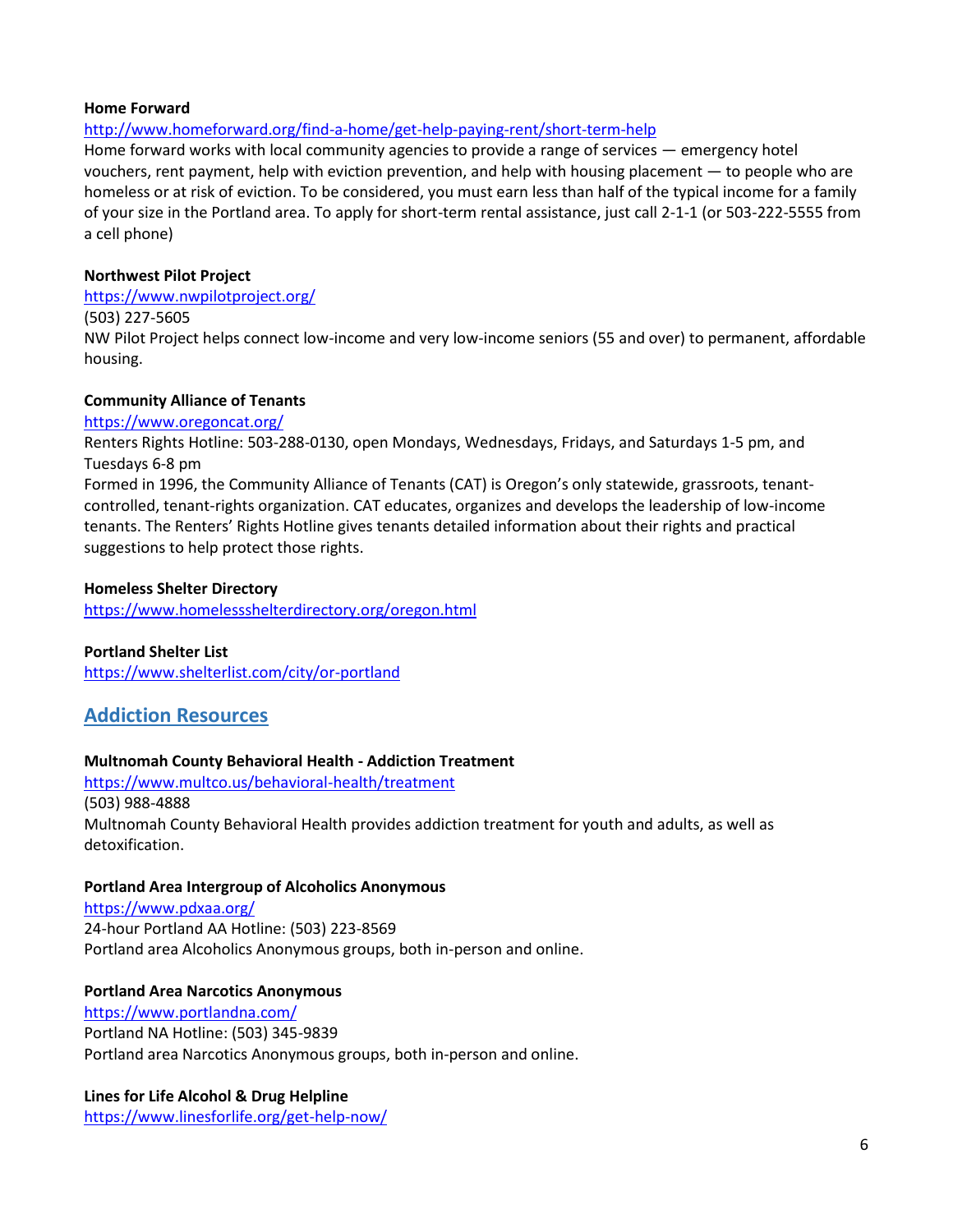(800) 923-4357

The 24-hour support line serves anyone who needs information, support, or access to resources and treatment for alcohol or drug use.

## <span id="page-7-0"></span>**Domestic Violence**

## **Call to Safety**

<https://calltosafety.org/> 24/7 Crisis Line: (888) 235-5333 or (503) 235-5333 Call to Safety (formerly Portland Women's Crisis Line) provides a 24/7 crisis line, follow-up advocacy, in-person medical advocacy, and support groups.

**Gateway Center** (not accepting walk-ins at this time due to the pandemic) <https://multco.us/dv/gateway-center-domestic-violence-services> (503) 988-6400 Provides one-on-one support with experienced advocates who help individuals develop a personal plan and connect with other services.

## **Volunteer of America Oregon Home Free**

<https://www.voaor.org/find-services/adults-children-and-families/home-free/> Emergency Services Crisis Hotline: (503) 771-5503 (9am-5pm M-F) Restraining Order Services: (503) 802-0506 (8am-2pm M-F) **Oregon Crime Victims Law Center: Legal representation**

<https://www.ocvlc.org/legal-representation.html>

Provides free legal services to crime victims in a criminal proceedings (including post-conviction) for issues relating to crime victims' rights.

## <span id="page-7-1"></span>**Legal Services**

## **Legal Aid Services of Oregon**

503 224-4086

Legal Aid Services of Oregon (LASO) is a statewide non-profit organization that provides access to legal help for people to protect their livelihoods, their health, and their families. LASO gives free legal help to thousands of low-income and elderly clients each year in matters relating to their physical safety, access to food and shelter, and other critical legal needs.

## <span id="page-7-2"></span>**Immigration Services**

## **Immigrant and Refugee Community Organization (IRCO)**

<https://irco.org/> ircoils@irco.org 971-271-6537 IRCO's Immigration Legal Services provides affirmative application-based legal services, community education and navigation services, and community clinics. **Immigration Legal Services Interest Form** 

## **SOAR Immigration Legal Services**

<https://emoregon.org/soar-legal/> Call (503) 384-2482 or emai[l soarlegal@emoregon.org](mailto:soarlegal@emoregon.org)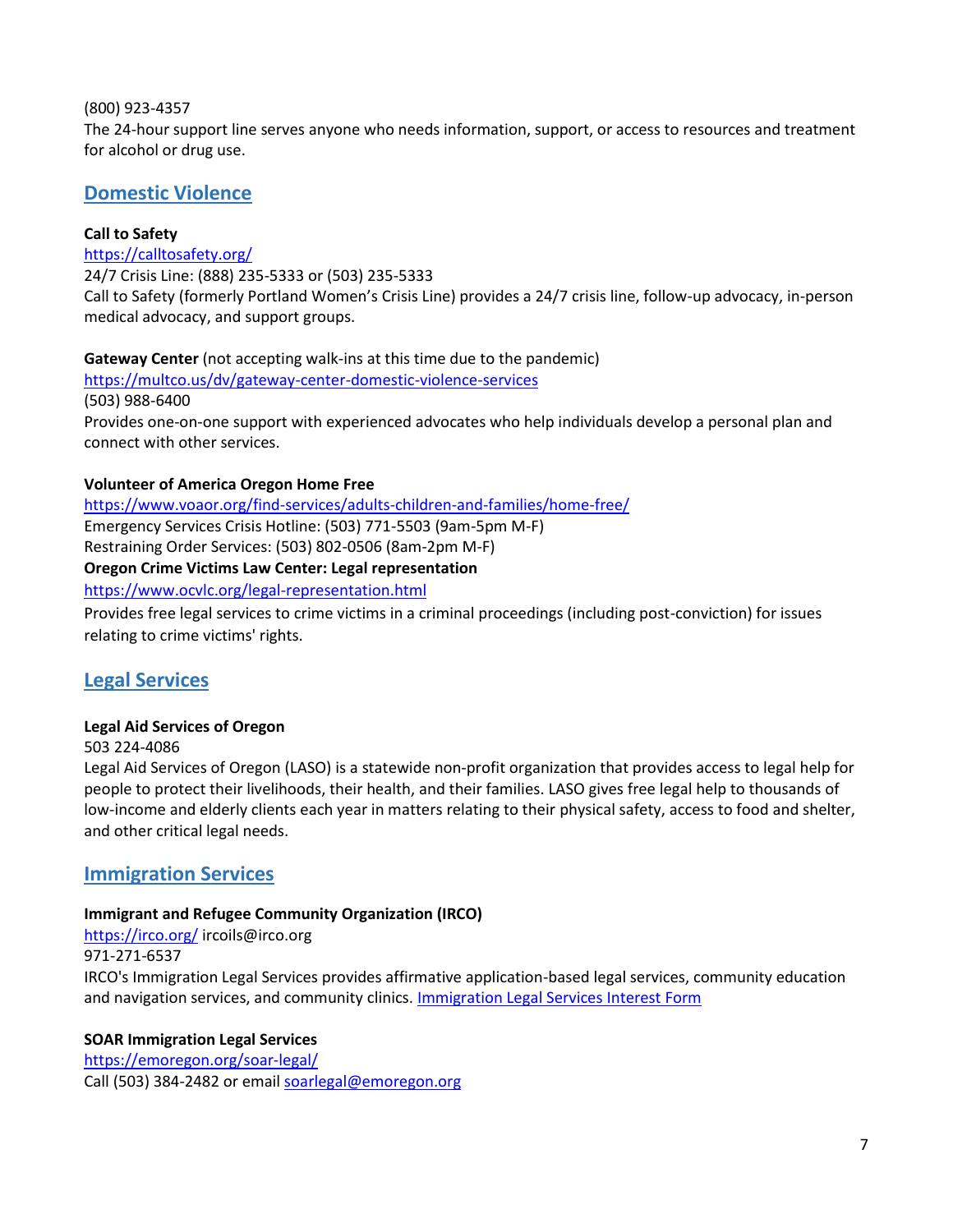Ecumenical Ministries of Oregon's SOAR Immigration Legal Services provides culturally competent, immigrationrelated legal representation and education to low income refugees and immigrants in and around the Portland metro area.

## <span id="page-8-0"></span>**Disability Services**

## **Disability Rights Oregon**

503-243-2081 or 1-800-452-1694 between 9 to 11 am or 1 to 4 pm, Monday through Friday. <https://www.droregon.org/intake-request-form> Disability Rights Oregon helps people with disabilities with their disability-related legal issues in Oregon.

## **IRCO Disability Legal Services**

ircodls@irco.org 971-270-0755 IRCO's Disability Legal Services provides legal representation and support for SSI and SSDI applications for immigrants and refugees from initial applications through to appeals.

## **Adult Protective Services**

Main Line: 503-988-4450 After Hours: 503-988-3646 Multnomah County Adult Protective Services (APS) is the local organization which investigates abuse. Call to report abuse of seniors (older people), or people with disabilities.

## <span id="page-8-1"></span>**LGBTQ+**

## **Q Center**

#### <https://www.pdxqcenter.org/>

The Q Center provides a variety of services for the LGBTQ+ community, including addiction and mental health support programs and services for veterans, youth, and seniors. Call (503) 234-7837 or emai[l info@pdxqcenter.org](mailto:info@pdxqcenter.org)

#### **SAGE Metro Portland**

<https://www.friendlyhouseinc.org/for-adults-seniors/sage/>

To contact an Information and Referral Specialist: (503) 224-2640 Sage works to enhance the lives of older lesbian, gay, bisexual, and transgender community members through education, advocacy, outreach, and resource development.

## <span id="page-8-2"></span>**Medical/Dental**

#### **Dental Clinics** Free urgent dental services! View the schedule for December here: [https://www.medicalteams.org/how-we-heal/mobile-dental-program/emergency-dental-clinics/.](https://www.medicalteams.org/how-we-heal/mobile-dental-program/emergency-dental-clinics/)

## <span id="page-8-3"></span>**Employment**

# **Vocational Rehabilitation department (DHS)**

971 673-2555 Central office, 971 673-5858 East Office